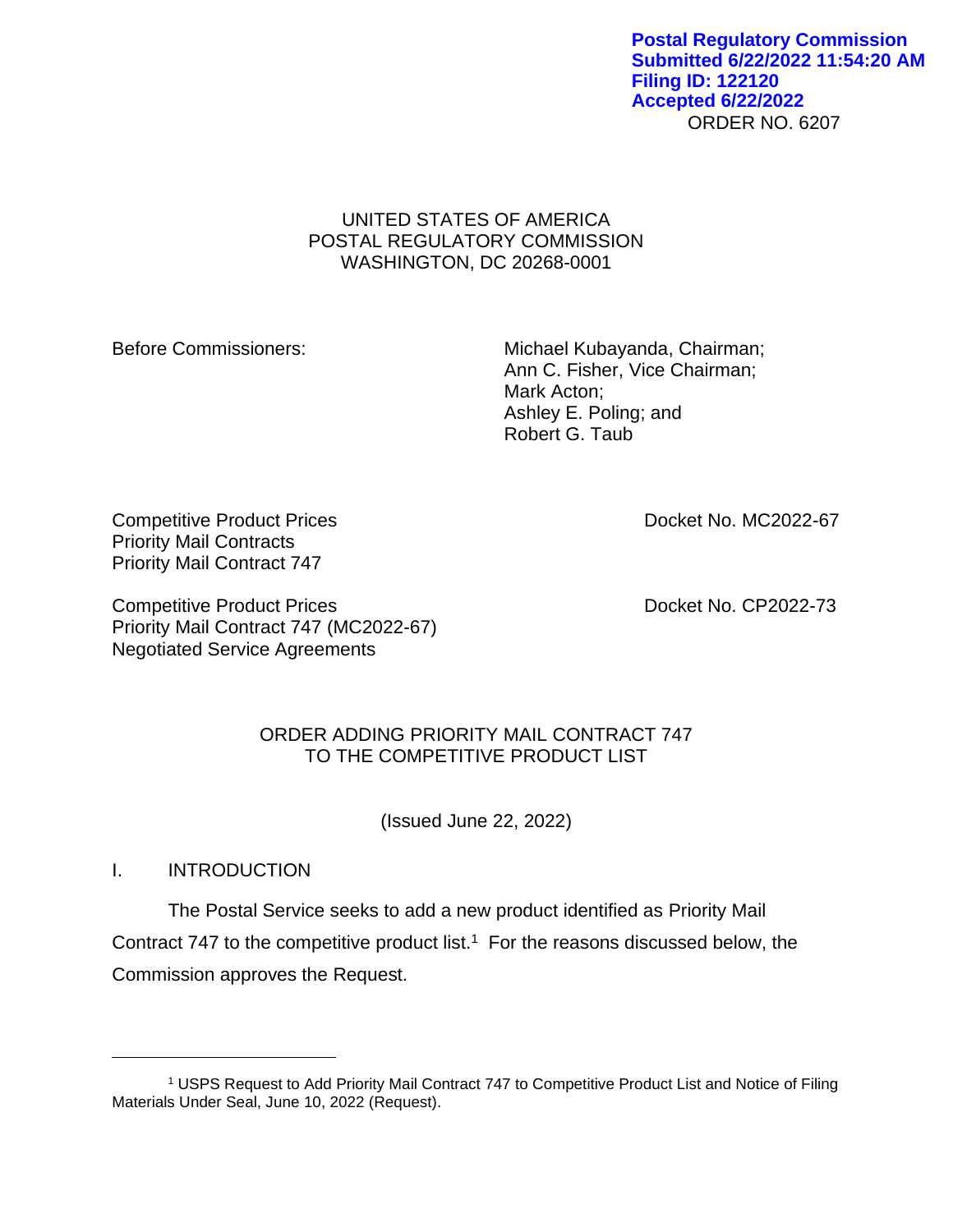## II. BACKGROUND

On June 10, 2022, in accordance with 39 U.S.C. § 3642 and 39 C.F.R. §§ 3020.30-.35,<sup>2</sup> the Postal Service filed the Request, along with supporting documents. In the Request, the Postal Service asserts that Priority Mail Contract 747 is a competitive product that establishes rates "not of general applicability" within the meaning of 39 U.S.C. § 3632(b)(3). Request at 1. Among the supporting documents, the Postal Service included a copy of the Governors' Decision authorizing the product, a contract related to the proposed new product, requested changes to the competitive product list, a statement supporting the Request, a certification of compliance with 39 U.S.C. § 3633(a), and financial workpapers. In addition, the Postal Service submitted an application for non-public treatment of materials requesting that unredacted portions of the Governors' Decision and the contract, customer-identifying information, and related financial information remain under seal. *Id.* Attachment F.

The contract is intended to take effect three business days after the date that the Commission issues all necessary regulatory approval. Request, Attachment B at 6. It is set to expire three years from the effective date. *Id*.

On June 13, 2022, the Commission issued a notice establishing the two dockets, appointing a Public Representative, and providing interested persons with an opportunity to comment.<sup>3</sup>

<sup>&</sup>lt;sup>2</sup> The regulations cited by the Postal Service have been reorganized, and are now found at 39 C.F.R. §§ 3040.130-135. *See* Docket No. RM2019-13, Order Reorganizing Commission Regulations and Amending Rules of Practice, January 16, 2020 (Order No. 5407) (effective April 20, 2020). The Postal Service should cite to the reorganized regulations in future filings before the Commission.

<sup>3</sup> *See* Docket No. MC2022-66, *et al.*, Notice Initiating Docket(s) for Recent Postal Service Negotiated Service Agreement Filings, June 13, 2022.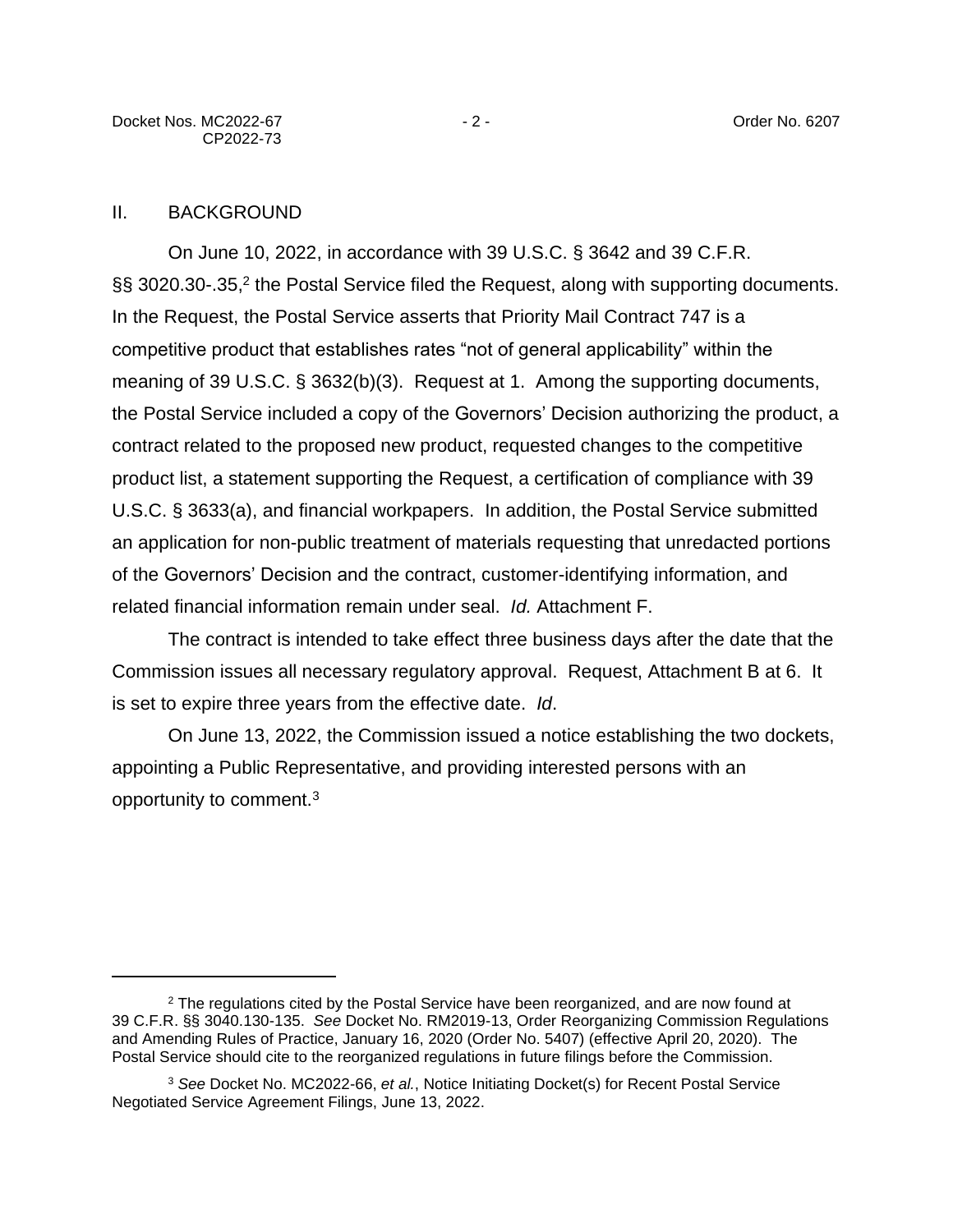### III. COMMENTS

The Public Representative filed comments on June 21, 2022.<sup>4</sup> No other interested person filed comments. The Public Representative concludes that the contract meets the requirements to be classified as a new competitive product, and that the contract should generate sufficient revenues to cover costs during its first year. PR Comments at 2. She notes that the contract has a mechanism for the adjustment of contract prices in the second and third year. *Id.* at 3. She also notes that the Commission will have an opportunity to annually review the financial results of the contract for compliance with 39 U.S.C. § 3633(a). *Id*. at 4.

### IV. COMMISSION ANALYSIS

The Commission has reviewed the Request, the contract, the supporting data filed under seal, and the Public Representative's comments.

*Product list requirements*. The Commission's statutory responsibilities when evaluating the Request include assigning Priority Mail Contract 747 to either the market dominant or competitive product list. *See* 39 U.S.C. § 3642(b)(1); 39 C.F.R. § 3040.134. Before adding a product to the competitive product list, the Commission must determine that the Postal Service does not exercise sufficient market power that it can effectively set the price of the product substantially above costs, raise prices significantly, decrease quality, or decrease output, without the risk of losing a significant level of business to other firms offering similar products. *See* 39 U.S.C. § 3642(b)(1). In addition, the Commission must consider the availability and nature of private sector enterprises engaged in delivering the product, the views of those who use the product, and the likely impact on small business concerns. *See* 39 U.S.C. § 3642(b)(3); 39 C.F.R. §§ 3040.132(f), (g), and (h).

<sup>4</sup> Public Representative Comments on USPS Request to Add Priority Mail Contract 747 to Competitive Product List, June 21, 2022 (PR Comments).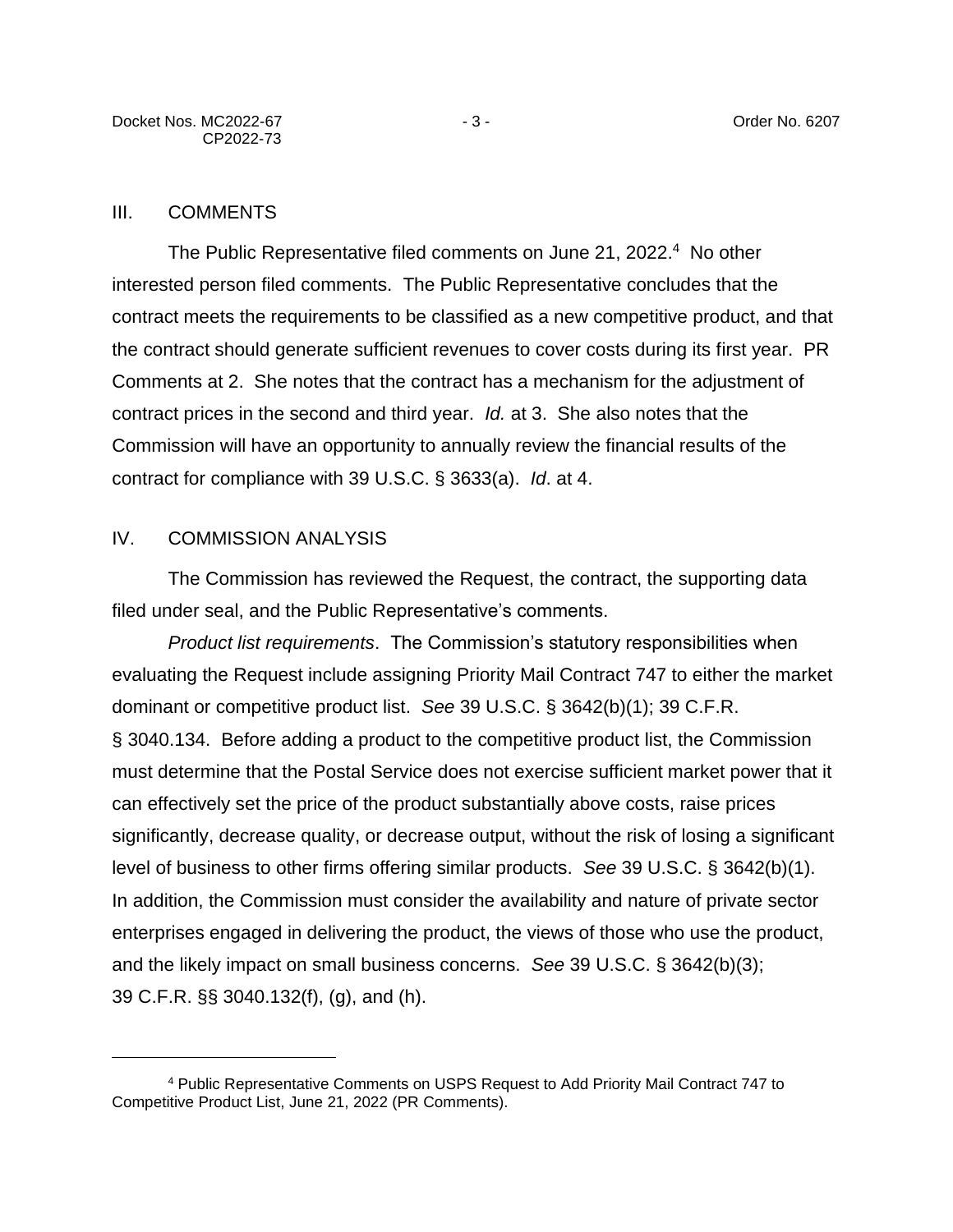The Postal Service asserts that it provides postal services of the kind provided under the contract in a highly competitive market, that other shippers who provide similar services constrain its bargaining position, and that it can therefore neither raise prices nor decrease service, quality, or output without risking the loss of business to competitors. Request, Attachment D at 2. The Postal Service states that the contract partner supports the Request, that expedited shipping is widely available from private firms, and that the Postal Service is unaware of any small business concerns that could offer comparable services to the contract partner. *Id*. at 3.

The Commission finds that the Postal Service does not exercise sufficient market power that it can effectively set the price of the proposed product substantially above costs, raise prices significantly, decrease quality, or decrease output, without the risk of losing a significant level of business to other firms offering similar products. The availability of other private sector providers supports this conclusion. The contract partner and the Public Representative support the addition of the Priority Mail Contract 747 product to the competitive product list. Further, there is no evidence of an adverse impact on small businesses. For these reasons, having considered the relevant statutory and regulatory requirements, the comments filed, and the Postal Service's supporting justification, the Commission finds that Priority Mail Contract 747 is appropriately classified as competitive and is added to the competitive product list.

*Cost considerations*. Because the Commission finds Priority Mail Contract 747 is a competitive product, the Postal Service must also show that the contract covers its attributable costs, does not cause market dominant products to subsidize competitive products as a whole, and contributes to the Postal Service's institutional costs. 39 U.S.C. § 3633(a); 39 C.F.R. §§ 3035.105 and 3035.107. As long as the revenue generated by the contract exceeds its attributable costs, the contract is unlikely to reduce the contribution of competitive products as a whole or to adversely affect the ability of competitive products as a whole to contribute an appropriate share of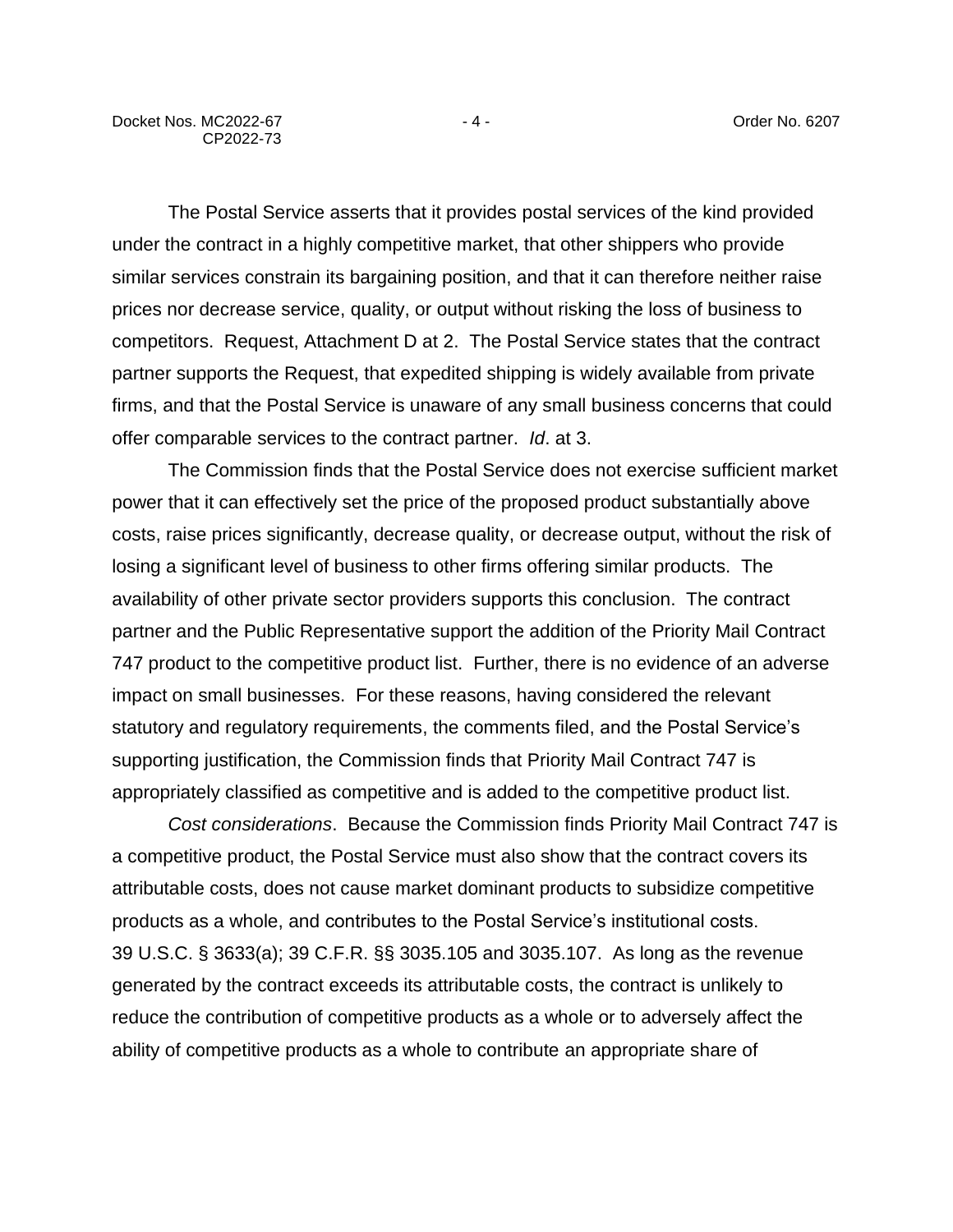institutional costs. In other words, if the contract covers its attributable costs, it is likely to comply with 39 U.S.C. § 3633(a).

Based on a review of the record, the Commission finds that the rates during the first year of the contract should cover the contract's attributable costs. 39 U.S.C. § 3633(a)(2). The contract contains a price adjustment provision that adjusts contract rates during subsequent contract years. Request, Attachment B at 5. Combined with sufficiently high first-year cost coverage, the contract's price adjustments will help ensure that the contract will cover attributable costs in subsequent contract years. For these reasons, the Commission also finds that the contract should not result in competitive products as a whole being subsidized by market dominant products, in accordance with 39 U.S.C. § 3633(a)(1). Similarly, the Commission finds the contract is unlikely to prevent competitive products as a whole from contributing an appropriate share of institutional costs, consistent with 39 U.S.C. § 3633(a)(3). *See also* 39 C.F.R. § 3035.107(c). Accordingly, a preliminary review of the contract indicates it is consistent with section 3633(a).

The Commission will review the contract's cost coverage and the contribution of competitive products as a whole to the Postal Service's institutional costs in the Commission's Annual Compliance Determination to ensure that they continue to comply with 39 U.S.C. § 3633(a).

*Other considerations.* By its terms, the contract becomes effective three business days after the date that the Commission issues all necessary regulatory approval. Request, Attachment B at 6. The contract is scheduled to expire three years from the effective date, unless, among other things, either party terminates the contract with 30 days' written notice to the other party or it is renewed by mutual agreement.<sup>5</sup>

<sup>5</sup> *Id.* Should both parties agree to renew the contract, any such renewal is required to follow the requirements of 39 U.S.C. § 3633 and the Commission's implementing regulations of 39 C.F.R. part 3035.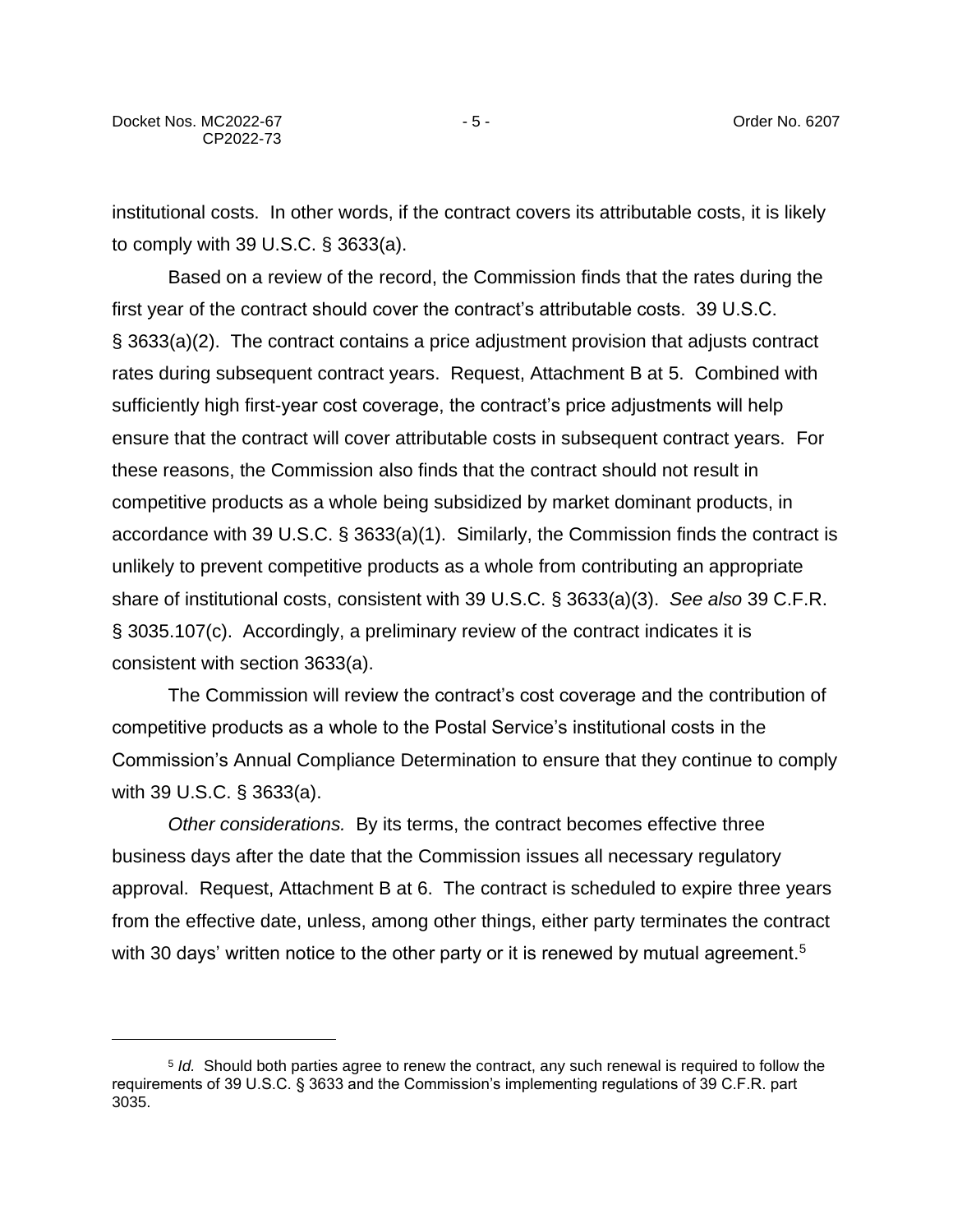The contract also contains a provision that allows the parties to extend the contract for two 90-day periods if a successor agreement is being prepared and the Commission is notified at least seven days prior to the contract's expiration date. *Id.* During the extension periods, prices will be adjusted as described in the contract. *Id.* The Commission finds the two potential 90-day extension periods are reasonable because: (1) prices are automatically adjusted in the extension period; and (2) the extension(s) should assist the Postal Service's contract negotiations by providing additional flexibility.

If the instant contract is terminated prior to the scheduled expiration date, the Postal Service shall promptly file notice of such termination with the Commission in these dockets.

In conclusion, the Commission approves Priority Mail Contract 747 as a new product. Revisions to the competitive product list and the Mail Classification Schedule appear below the signature of this Order and are effective immediately.

### V. ORDERING PARAGRAPHS

### *It is ordered*:

- 1. Priority Mail Contract 747 (MC2022-67 and CP2022-73) is added to the competitive product list as a new product under Negotiated Service Agreements, Domestic. Revisions to the competitive product list and the Mail Classification Schedule appear below the signature of this Order and are effective immediately.
- 2. The Postal Service shall promptly file notice of the instant contract's termination with the Commission in these dockets if the instant contract terminates prior to the scheduled expiration date.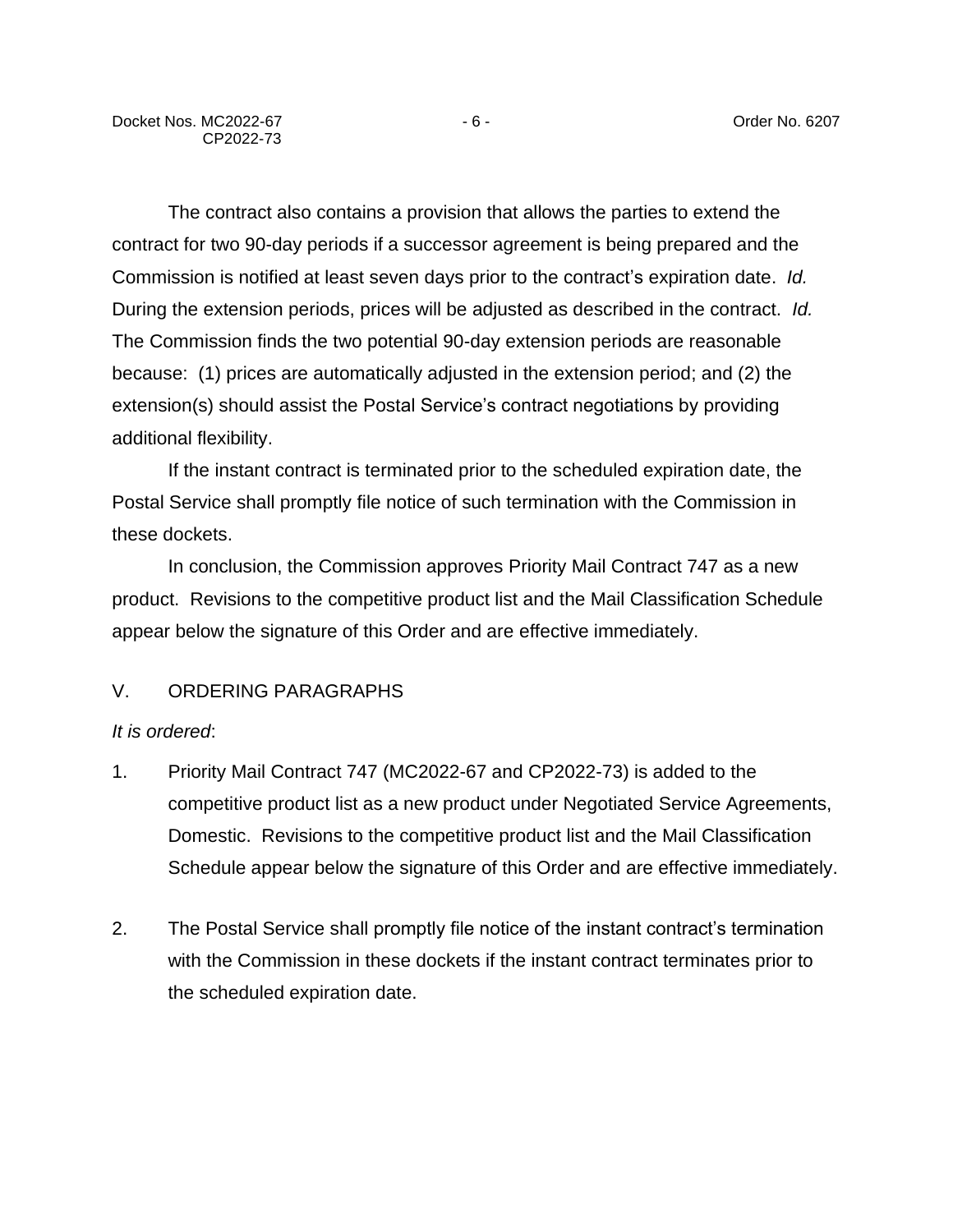Docket Nos. MC2022-67 - 7 - 7 - The Contract Order No. 6207 CP2022-73

3. The Secretary shall arrange for publication in the *Federal Register* of an updated product list reflecting the change made in this Order.

By the Commission.

Jennie L. Jbara Alternate Certifying Officer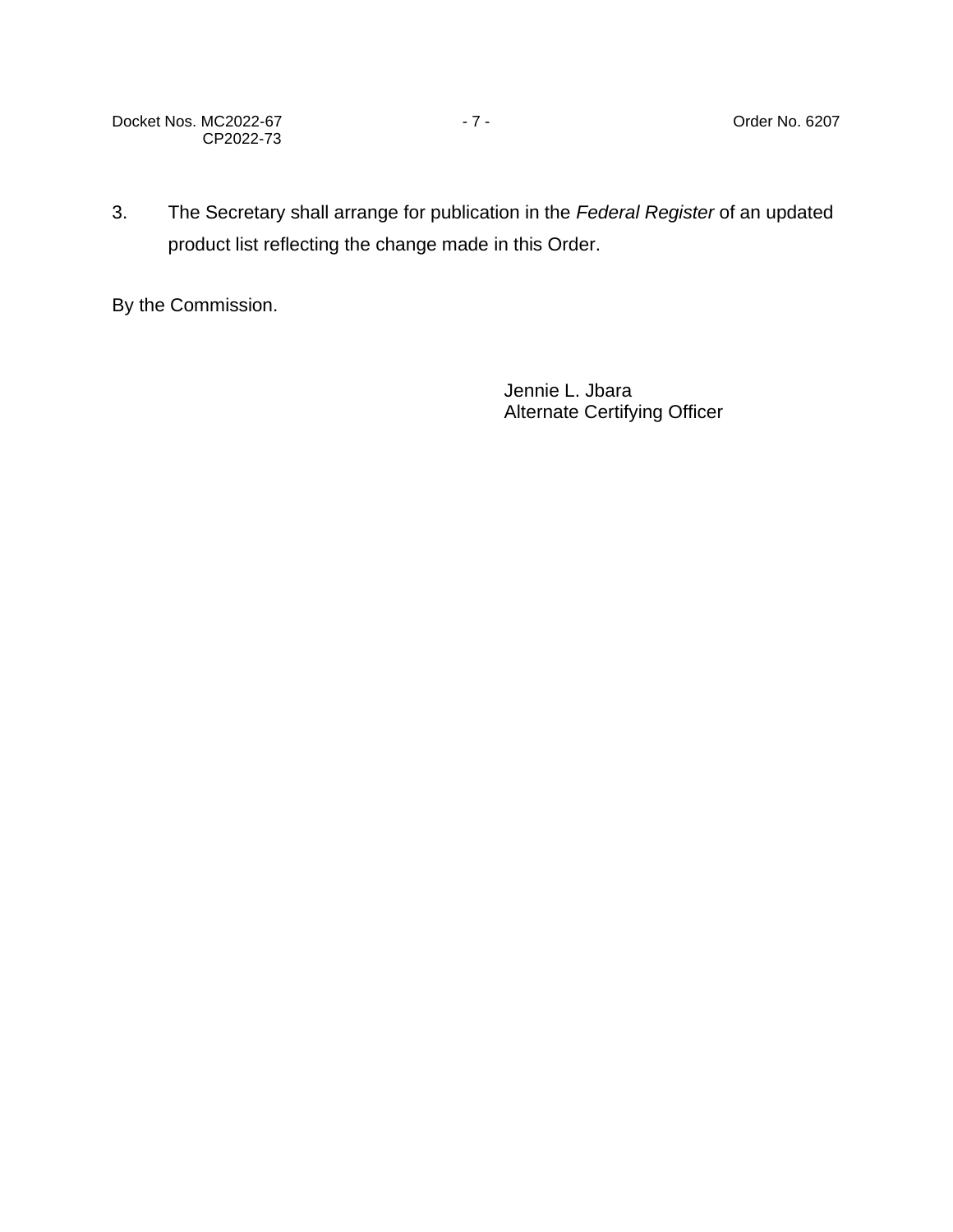# CHANGE IN PRODUCT LIST

The following material represents changes to the product list codified in Appendix B to 39 C.F.R. part 3040, subpart A—Competitive Product List. These changes reflect the Commission's order in Docket Nos. MC2022-67 and CP2022-73. The Commission uses two main conventions when making changes to the product list. New text is underlined. Deleted text is struck through.

**Appendix B to Subpart A of Part 3040—Competitive Product List** \*\*\*\*\* **Negotiated Service Agreements\*** Domestic\* \*\*\*\*\* **Priority Mail Contract 747** \*\*\*\*\*